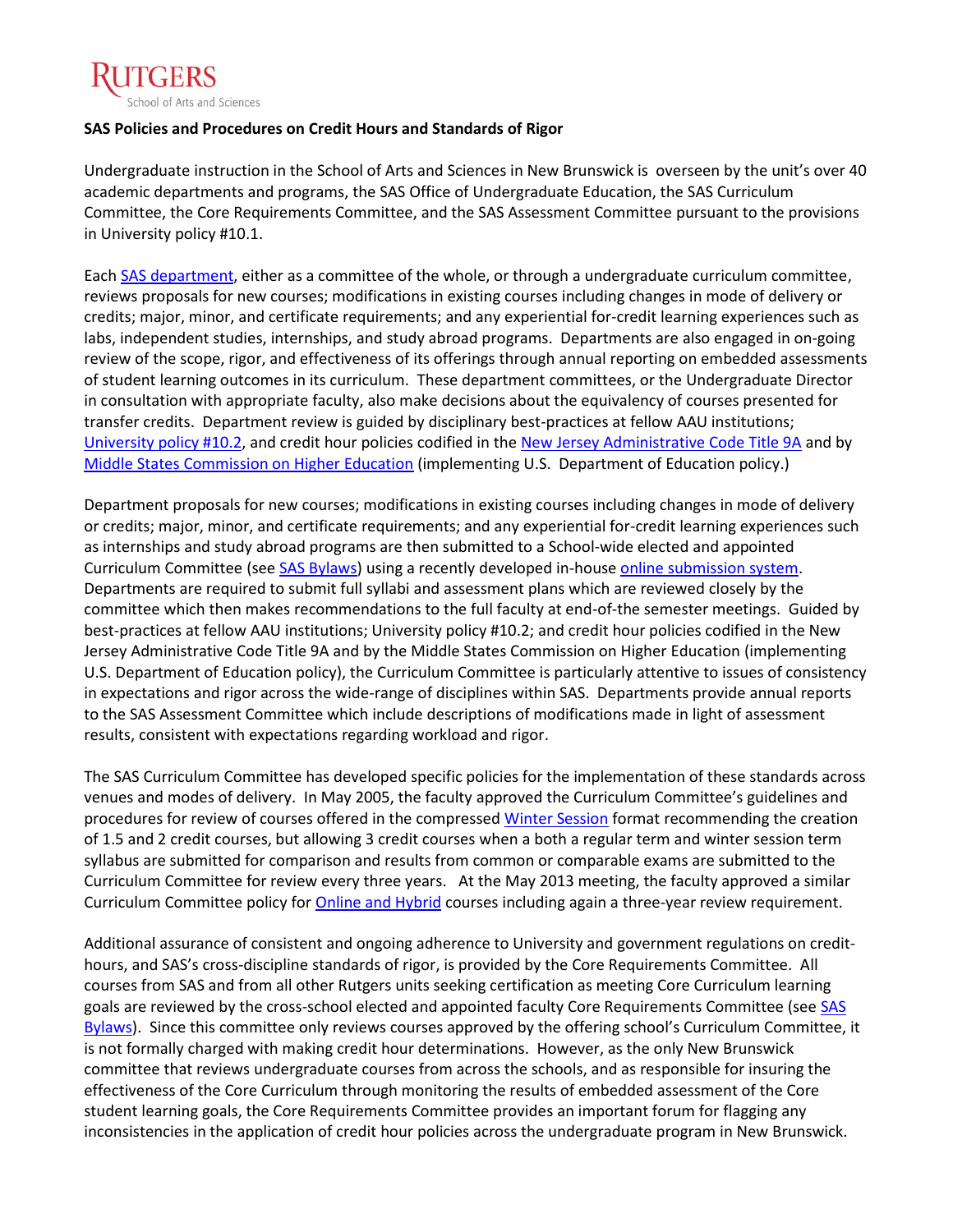

[RUTGERS POLICY](http://policies.rutgers.edu/view-policies/academic-%E2%80%93-section-10#1)

## **10.2.4 UNITS OF CREDIT**

- A. The course credit shall be the academic currency to be used in all schools and colleges of Rutgers University in measuring a student's progress towards a degree and shall be the official unit of record.
- B. The number of credits granted a student for any course in Rutgers University shall be determined by the college, school, or Faculty authorizing the course. The credit value of a course shall be assigned on the basis of the estimated amount of time a median student can be expected to devote to the course, at the rate of three hours a week per credit, including time in class, in laboratory, in conference with the teacher, or in reading, writing and preparing for class.
- C. Within Rutgers University, students matriculated in one school or college who register with the approval of the school or college of matriculation for a course offered by another school, college, or Faculty shall receive the credits assigned to that course by the school, college, or Faculty offering it.

## [New Jersey Administrative Code Title 9A](http://www.google.com/url?sa=t&rct=j&q=&esrc=s&source=web&cd=1&cad=rja&ved=0CDEQFjAA&url=http%3A%2F%2Fwww.state.nj.us%2Fhighereducation%2Fdocuments%2FLicensureRulesEffectiveJuly_28_2008.pdf&ei=eICaUfuHCbjd4AO92oDgCQ&usg=AFQjCNHMh8KWrBj25UduTnwZyREncFgkkw&sig2=r9IAh0bblVcDn1qBrKg-dQ&bvm=bv.46751780,d.dmg)

## **Sub-Chapter 1: 9A:1-1.2**

"Semester credit hour" means 50 minutes of face-to-face class activity each week for 15 weeks (or the equivalent attained by scheduling more minutes of face-to-face class activity per week for fewer weeks in the semester) in one semester complemented by at least 100 minutes each week of laboratory or outside assignments (or the equivalent thereof for semesters of different length).

## **Sub-Chapter 2: 9A:1-2.1**

- (c) A semester credit hour shall not be counted on an hour-for-hour basis for library,independent-study, laboratory, or physical education activities. No more than one semester credit hour shall be granted for an experience compressed into one week's time or less unless prior approval is obtained from the Commission in consultation with the Presidents' Council. A semester credit hour is not required to be counted on an hour-for-hour basis for distance learning or blended (or hybrid) learning.
- (d) Credit courses offered by a college in conjunction with or under contract with a noncollegiate organization shall meet the same requirements the college applies to its own courses with respect to quality, course content, class attendance and participation, student evaluation, etc. The standards presented at N.J.A.C. 9A:1-6.3, dealing with off-campus sites at which credit courses are offered by a college in conjunction with or under contract with a noncollegiate organization, shall apply to such courses offered at the principal campus.
- (e) The rigor of all credit-bearing courses shall be substantially the same, regardless of the type of educational delivery mode ("distance learning," "blended (or hybrid) learning" or "traditional face-to-face learning"), as demonstrated by the institution through various forms of evidence. Such evidence shall include, but shall not be limited to, at least two of the following: syllabi, documented faculty interaction with students, learning outcomes, documented units of curricular material and other documentation which objectively demonstrates the amount of time and/or the level of rigor necessary to complete coursework. Institutions of higher education offering or proposing to offer a course solely through only one educational delivery mode may demonstrate the rigor of the course through comparisons with the above forms of evidence for similar courses offered by institutions accredited by the Middle States Association.

#### [Middle States Commission on Higher Education,](http://www.msche.org/documents/CreditHourPolicyRev112012.pdf)

# **Credit Hour Policy Effective August 23, 2012, Rev. October 30, 2012**

## **Definition**

The U.S. Department of Education defines "credit hour" as:

- "…An amount of work represented in intended learning outcomes and verified by evidence of student achievement that is an institutionally established equivalency that reasonably approximates not less than:
	- (1) one hour of classroom or direct faculty instruction and a minimum of two hours of out-of-class student work for approximately fifteen weeks for one semester or trimester hour of credit, or ten to twelve weeks for one quarter hour of credit, or the equivalent amount of work over a different amount of time; or,
	- (2) at least an equivalent amount of work as required in paragraph (1) of this definition for other academic activities as established by the institution, including laboratory work, internships, practica, studio work, and other academic work leading to the award of credit hours."

The U.S. Department of Education establishes the credit hour as the basis for measuring an

institution's eligibility for federal funding. The Carnegie unit, represented in point (1) above, has served as the traditional unit of measure, but the Department also recognizes that institutions are developing other measures of educational content and credit equivalency. The purpose of the credit hour policy is to ensure that credit hour measures are reasonably equivalent regardless of how institutions award credit hours to courses and programs in various modes of instruction and teaching and learning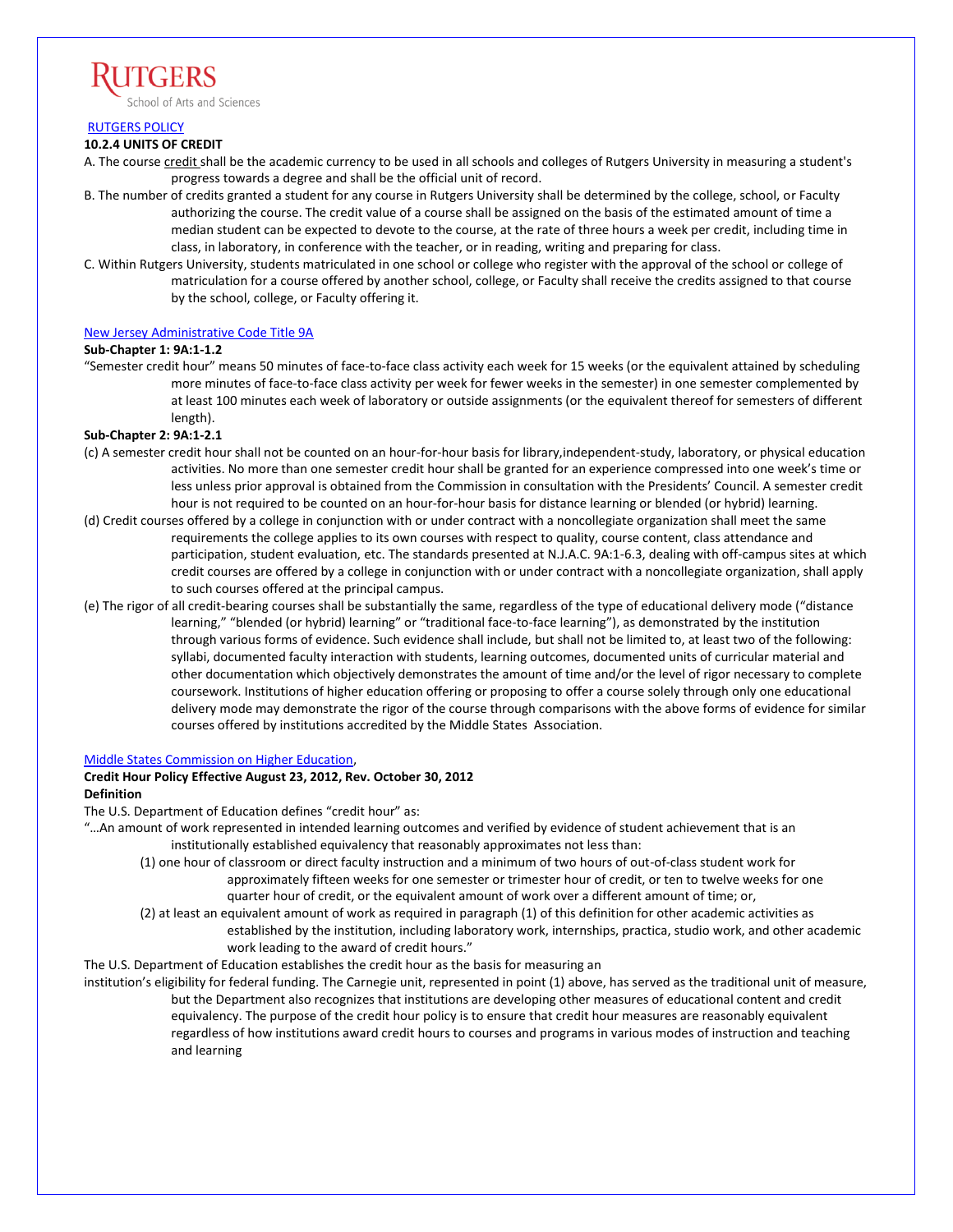

## **[FAS faculty-approved resolution on Winter Session, May 2005.](http://sas.rutgers.edu/undergraduate-education-migrated/130-sas-winter-session-courses)**

**Please note: the language is being kept the same as in the resolution, but these policies now apply to SAS.**

A. FAS will continue to permit the offering of courses of more than 2 credits in Winter Session.

B. The following requirements will apply to all FAS courses considered for offering in Winter Session.

 B1. FAS continues to recommend the creation of 1.5- and 2-credit courses as most suitable for offering in the compressed time frame of Winter Session.

 B2. Any courses offered by FAS during Winter Session will have different course numbers than any corresponding courses given during the regular term, since the Winter Session version is by its nature different from a regular-term course. It is recommended that the "Supplement Code" be explored as a means of this achieving distinctive designation.

 B3. FAS requests University funding of research on the evaluation of learning outcomes for winter term courses relative to learning outcomes for comparable regular term courses.

C. The following requirements will apply to FAS courses of more than 2 credits considered or approved for offering in Winter Session.

 C1. Instructors of such FAS-approved Winter Session courses will be required to have appropriate prior teaching experience. Departments will be required to provide evidence of that experience to the FAS Dean's Office each year before that Office approves the course for offering in the upcoming Winter term.

 C2. When such regular term courses are presented for initial approval of the FAS Curriculum Committee for Winter Session offering (under a new number), both a regular term syllabus and a winter term syllabus will be presented, with the differences highlighted. The department would clarify how the quality of the course is maintained. Differences in instructional methods and assignments would normally be expected; e.g., fewer pages of reading over winter session, with corresponding increases in other work.

 C3. Any such regular term courses approved by the FAS Curriculum Committee for Winter Session offering will be subject to review by the Committee every 3 years. Objective evaluations, e.g. of performance on common or comparable examinations or papers, would be included where possible. Common or comparable exams would be required.

Given the timing of Winter Session advertising, SAS will forward such course proposals to Winter Session to be listed as being offered pending faculty approval, if this approval has not been previously obtained. The basic academic concerns are the compressed time period and resulting need for care in the type and manner of instruction that must be given and it is those concerns which need to be resolved to the committee's satisfaction in order for a course to be approved or re-approved.